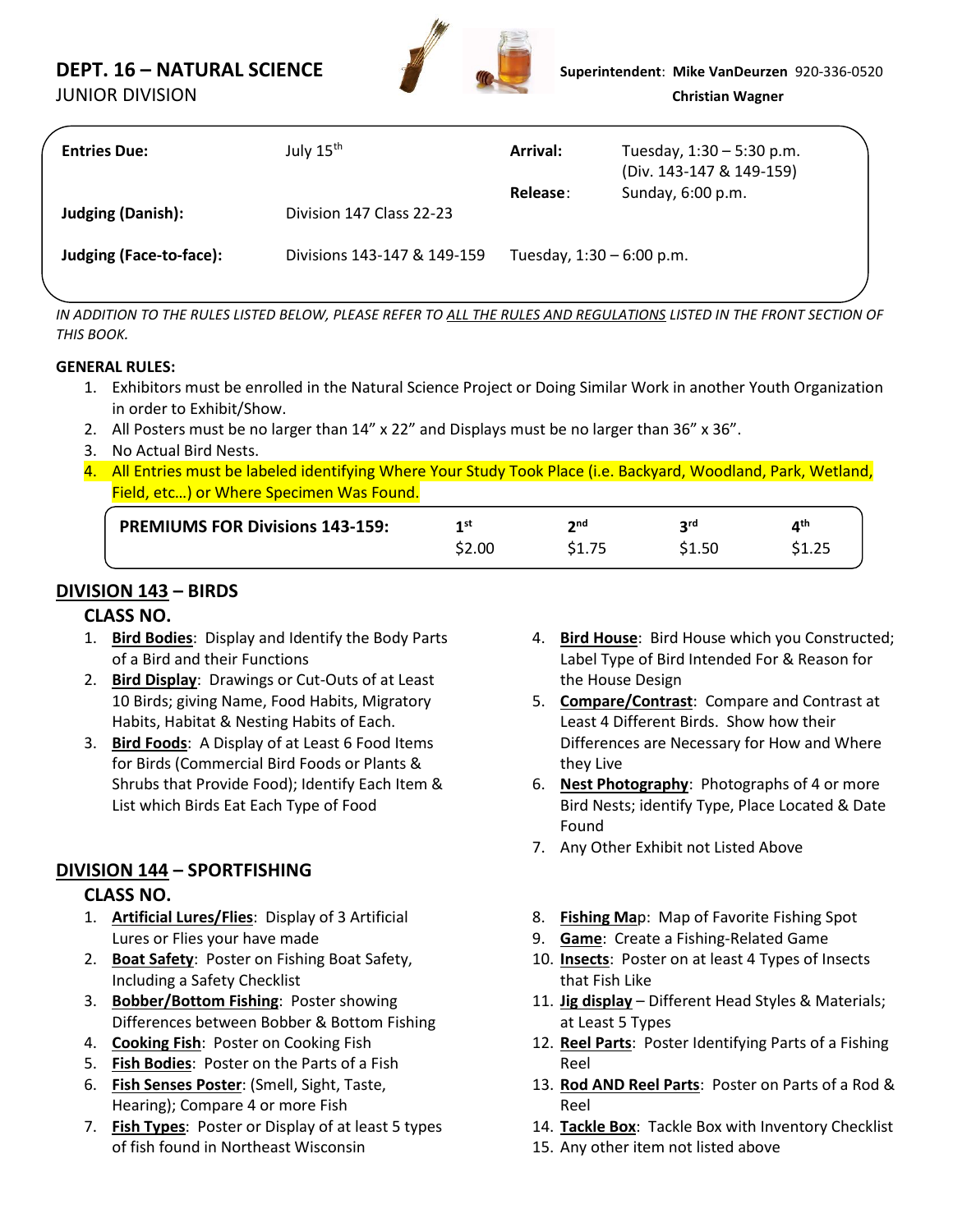#### **DIVISION 145 – ENTOMOLOGY**

#### **RULES:**

- 1. Insects must be properly killed, mounted and identified.
- 2. Identification must include Common Name, Date & Location Insect was Found and the Insect's Stage of Development (Nymph, Egg, Larvae, Adult, etc…)

## **CLASS NO.**

- 1. **Cocoon/Chrysalis**: A Collection, Diagram or Photograph of 4 or More Different Kinds of Cocoons or Chrysalises and the Emerged Moths or Butterflies
- 2. **Entomology Careers**: Poster or Display on Entomology Careers
- 3. **Insect Control**: Poster or Display of an Insect Control Activity
- 4. **Insect Life Cycle**: Poster or Display Explaining the Life Cycles of an Insect
- 5. **Insect Parts Poster**: Poster or Display Identifying the Parts of an Insect

### **DIVISION 146 – FORESTRY**

- 1. "**Damaged Wood" Samples**: Collection of at Least 4 Wood Samples Showing Results Wrought by Disease, Insects, etc. (Labeled and Explained)
- 2. **Forest Harvesting**: Poster or Display Showing a Forest Harvesting Method
- 3. **Leaves**: Exhibit of 15 or more Kinds of Leaves from Trees Grown in Wisconsin, (Properly Labeled)
- 4. **Plant Press**: Plant Press made BY Exhibitor
- 5. **Scrapbook**: Scrapbook showing Map of Woodlot, Planting Plans, Pictures, etc...
- 6. **Specimens**: 10 or More Specimens of Insects (See Mounting and Identification Guidelines Above)
- 7. **Species Scrapbook**: Scrapbook of 10 or More Species of Insects; (Photograph or Drawing of Each, Properly Identified); Describe Habitat & Environment, Eating Habits & Food
- 8. **Tree/Plant Injury**: A Collection of Trees or Plant Parts Showing 4 or More Different Types of Injury which Insects have Caused & a Report on the Insects Causing the Damage
- 9. **Value of Insects Poster**: Poster or Display Explaining the Value of Insects
- 10. Any Other Exhibit not Listed Above
- 6. **Tree Lifespan Poster**: Poster or Display Tracing the Life of a Tree from Seed to Finished Product
- 7. **Tree Poster**: Poster or Display Showing one of the following: A) Proper Tree Planting Methods; B) Methods of Seed Dispersal; C) Uses of Different Types of Wood; D) Types of Tree Shapes; E) Parts of a Tree, Including Cross-Section of Trunk - Label Zones in Cross-Section
- 8. **Tree Seeds**: Collection of Tree Seeds from at Least 15 Trees, Properly Labeled
- 9. **Wood Samples**: Collection of at least 6 Wood Samples, Properly Labeled
- 10. Any Other Exhibit not Listed Above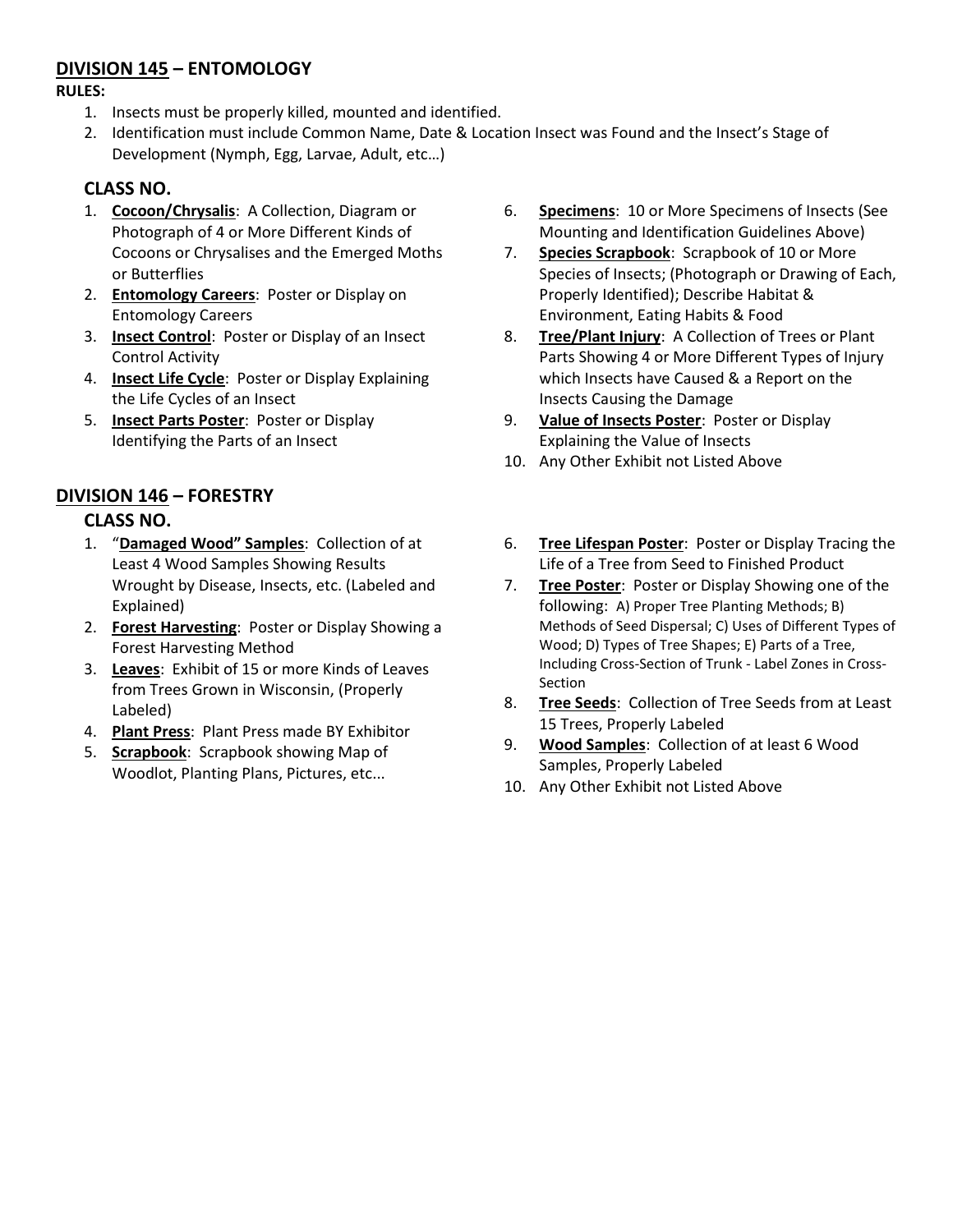## **DIVISION 147 – SHOOTING SPORTS – Displays & Exhibits**

\*\*\*\*\*\*\*\*Bows, arrows, firearms, air guns, and live ammunition are NOT permitted as part of the exhibit. Please use a poster or display with photos for these items\*\*\*\*\*\*\*\*\*

#### **CLASS NO.**

- 1. **Archery Equipment Poster**: Educational Poster or Display on Archery Equipment
- 2. **Bow & Arrow Poster**: Educational Poster on the Parts of a Bow & Arrow
- 3. **"Competition Experience" Exhibit**: Exhibit or Report of Competition Experience (Competition to have been Experienced Between the Interim of the Previous Fair & the Current County Fair)
- 4. **Firearm Parts Poster**: Poster Identifying the Parts of a rifle, shotgun or air pistol
- 5. **Gun Maintenance Poster**: Poster on the Proper Care and Maintenance of a Gun
- 6. **Homemade Armguard, Finger Tab or Glove**
- 7. **Homemade Arrow**
- 8. **Homemade Bow Case (Fabric or Wood)**
- 9. **Homemade Ground Quiver**
- 10. **Homemade Gun Case (Fabric or Wood)**
- 11. **Homemade Hip or Belt Quiver**
- 12. **Homemade Kneeling Roll**
- 13. **Homemade Pellet Block or Stand**
- 14. **Homemade Rifle Sling**
- 15. **Homemade Shell Pouch**
- 16. **Homemade Shooting Bench**
- 17. **Hunter's Essay or Diary**: Scrapbook or Essay on a Hunter's Diary of his/her own Hunt (Hunt to have been Experienced between the Interim of the Previous Fair and the Current County Fair)
- 18. **Shooting Sports Progress**: Enter 2 targets YOU shot, 1 from an early practice and 1 from a later practice. Write up and explanation of what you have learned.
- 19. **Sight Alignment Poster**: Poster or Display Illustrating and Briefly Explaining Proper Sight Alignment for (Select One): Archery, Air Rifle, Air Pistol, 0.22 cal. Rifle, or Shotgun Trap Gun
- 20. **Survival Kit**: Homemade Survival Kit Assembled by Member with a Brief Explanation of each Item's Potential Use ~ Must Include 8 Items. Display should be in a Container (Example: Shoe Box or Ice Cream Bucket)
- 21. **Target holder:** Made from PVC Pipe or From Wood

## of previous Fair and the Current County Fair and must be signed by a coach). Ribbons will be assigned at the end of the entry day after all exhibits have been entered. 23. **Archery Target:** shoot from middle practice distance—Enter 1 scored archery target you

shot at a practice (Must be shot between the interim of previous fair and the current fair and must be signed by a coach. Ribbons will be assigned at the end of the entry day after all exhibits have been entered.

22. **Archery Target:** shoot from short practice

distance-Enter 1 scored archery target you shot at a practice (Must be shot between the interim

- 24. **Archery Target** shoot from long practice distance – Enter 1 scored archery target you shot at a practice (Must be shot between the interim of previous Fair and the current County Fair and must be signed by a coach). Ribbons will be assigned at the end of the entry day after al exhibits have been entered.
- 25. **Air rifle targets** plinker (black gun at practice). Enter a set of prone, kneeling and standing air rifle targets you shot at a practice (Must be shot between the interim of previous fair and the current County Fair and must be signed by a coach). Ribbons will be assigned at the end of the entry day after all exhibits have beenb entered.
- 26. **Air rifle targets** sporter (red, white, and blue gun at practice). Enter a set of prone, kneeling and standing air rifle targets you shot at a practice (Must be shot between the interim of previous fair and the current County fair and must be signed by a coach). Ribbons will be assigned at the end of the entry day after all exhibits have been entered.
- 27. **Competition Essay/Scrapbook** Scrapbook or Essay on a shooting competition you participated in (Competition must have occurred between the interim of the previous fair and the current county fair)
- 28. Any other exhibit not listed above

## **DIVISION 149 – INTRO TO NATURE SPACE RULES:**

1. All Entries must be Labeled Identifying Where your Study Took Place (i.e. Backyard, Woodland, Park, Wetland, Field, etc...)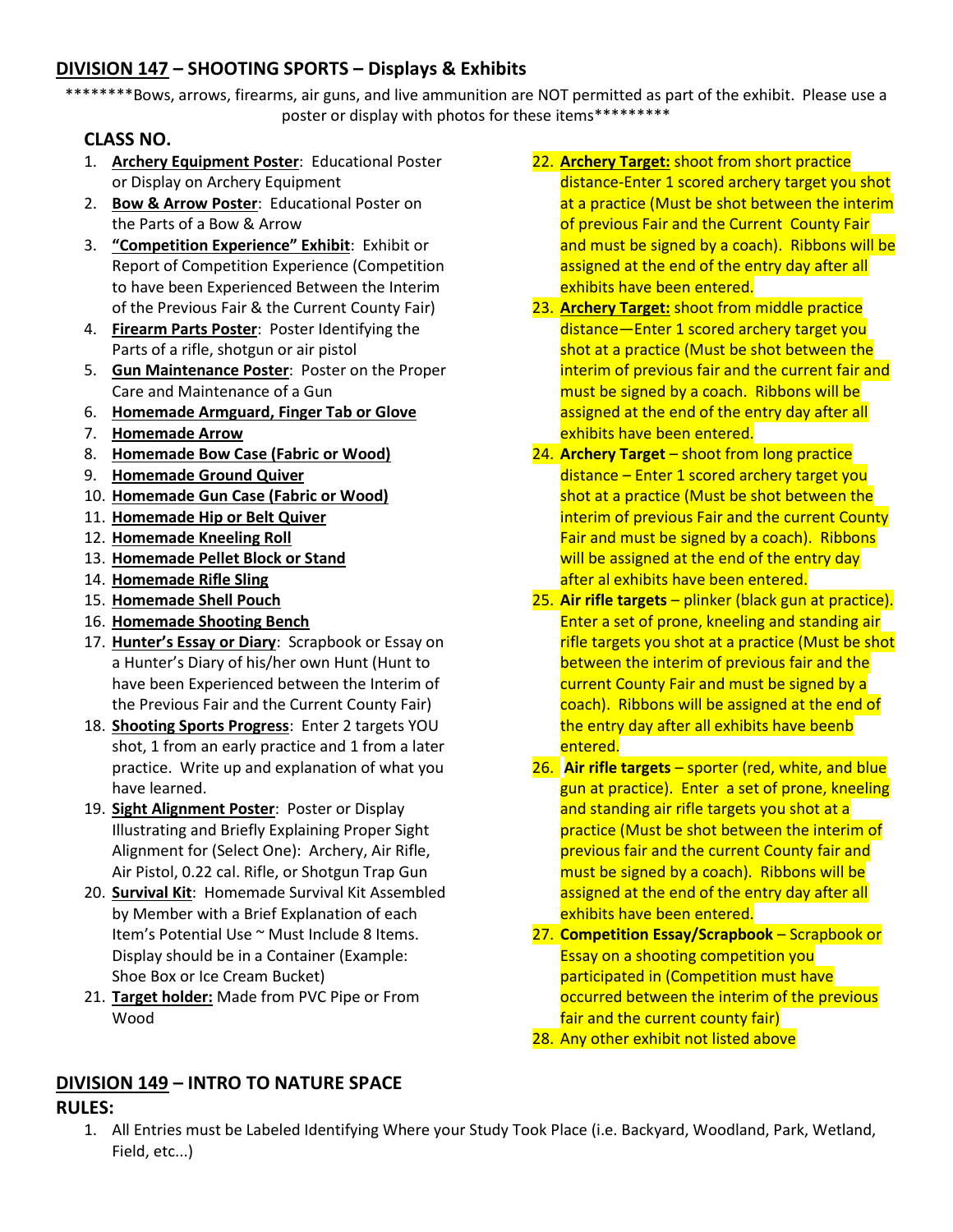## **CLASS NO.**

- 1. **Animals/Plants**: A Poster of at least 4 Animals and/or Plants Found within the Nature Space
- 2. **Food Chains**: A Poster or Exhibit showing the Food Chains found in Nature Space (be sure to use only the plants and animals that were actually observed in the nature space)
- 3. **Map & Inventory**: A Map and Inventory of the Plants and Animals found in Nature Space, the Inventory can be Done Creatively using Drawings, Snapshots, Listings, etc…
- 4. **Seasonal Weather Changes**: An Exhibit showing the Seasonal Weather Changes in Nature Space.
- 5. **Specimens**: Any Display or Collection of at least 4 Specimens found within Nature Space; all Specimens must be Properly Mounted and Labeled including Common Names, Date & Location of Collection
- 6. Any Other Exhibit not Listed Above.

### **DIVISION 150 – MAPLE SYRUP**

### **CLASS NO.**

- 1. **Equipment**: Poster or display that explains the equipment used for making maple syrup
- 2. **Syrup-Making**: Poster or display with pictures that explains the various steps to making maple syrup
- 3. **1 Pint of Maple Syrup**: (Jars will be opened for tasting, then refrigerated or photographed and taken home). Jars may contain the packaging label of the producer.
- 4. Any other exhibit not listed above

### **DIVISION 151 – CROSS-COUNTRY SKIING, DOWNHILL SKIING & DOG SLEDDING**

### **CLASS NO.**

- 1. **Activities**: Scrapbook Showing your Activities in Cross-Country Skiing, Downhill Skiing or Dog Sledding
- 2. **Animal Selection/Care**: Poster or Display Relating to Animal Selection and/or Care of Animals for Dog Sledding
- 3. **Equipment Care**: Poster or Display on Proper Care of Equipment; such as Waxing, Storage, Repairing, etc…
- 4. **Equipment Selection**: Poster or Display on Equipment Selection
- 5. **Safety Rules**: Poster or Display on Techniques or Safety Rules
- 6. Any other exhibit not listed above

### **DIVISION 152 – WILDFLOWERS**

#### **CLASS NO.**

- 1. **Native Ferns**: Collection of 4 Native Ferns; Properly Pressed, Mounted & Labeled
- 2. **Garden Plan**: Plan of your Wild Flower Garden or Preserve
- 3. **Plant Life Cycle**: Chart or Diagram showing the Life Cycle of a Plant; use Pressed Specimens to show each Stage of Development
- 4. **Pressed Flower**: Exhibit of a Picture or Actual Pressed Blossom of a Flower with all Flower Parts Properly Labeled
- 5. **Wild Flower Seeds**: Collection of 6 Kinds of Wild Flower Seeds Mounted, Showing Various Adaptations to Dispersal by Wind, Water, Birds & Mammals
- 6. **Wild Flowers**: Collection of 6 Wild Flowers- Properly Pressed, Mounted and Labeled
- 7. Any other exhibit not listed above

### **DIVISION 153 – WILDLIFE**

- 1. **10 Wildlife Tracks**: Poster of 10 Wildlife Tracks, labeled. Tracks can be pictures, stamps, drawings, etc.
- 2. **Animal Tracks**: Plaster Casts of 4 Different Animal Tracks; mounted on a firm surface
- 3. **Camera Hunt**: Photo Display of Wild Animals taken during a "Camera Hunt" (minimum of 4 photos)
- 4. **Camouflage**: Exhibit of Camouflage Examples in Nature
- 5. **Fur-Bearing Mammals**: Poster or Display consisting of a Chart of Pictures of 6 Fur-Bearing Mammals with a write-up for each, including Habits
- 6. **Game Animals**: Poster or Display showing 6 Game Animals found with Notes on their Feeding Habits & Habitat Requirements
- 7. **Sportsmanship/Hunting Ethics**: Poster or Display of any Phase of Sportsmanship or Hunting Ethics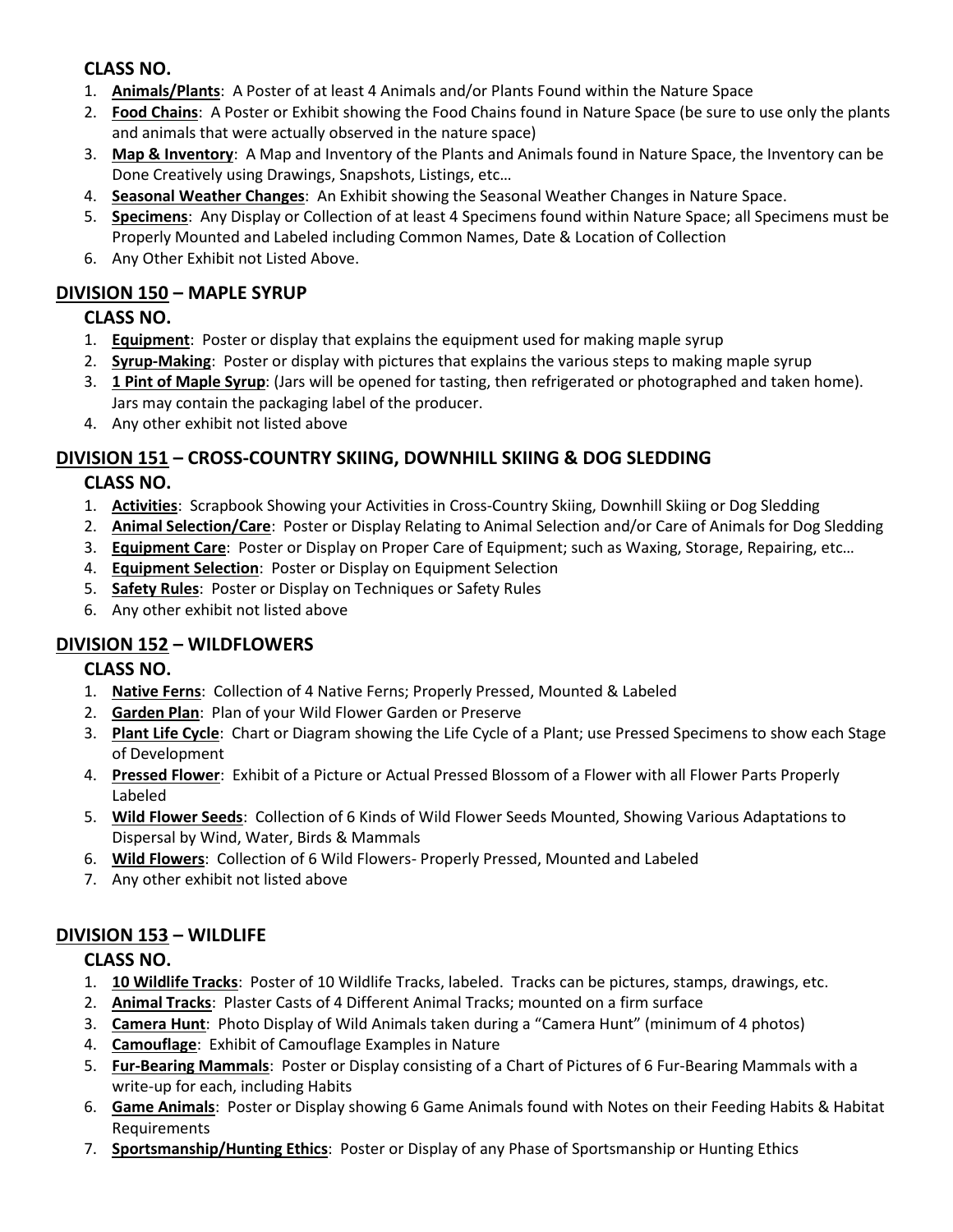- 8. **Taxidermy**: Any Finished, Clean Taxidermy Article made by member
- 9. Any other exhibit not listed above

#### **DIVISION 154 – OTHER NATURAL SCIENCES**

#### **CLASS NO.**

- 1. Any Original Display related to Other Areas in the Natural Sciences
- 2. Any Original Display relating to Weather
- 3. Any other exhibit not listed above

#### **DIVISION 155 – RECYCLING**

#### **CLASS NO.**

- 1. **Animal Bedding**: Poster or Display showing how to make Animal Bedding from Scrap Paper OR the Pros and Cons of Animal Bedding made from Paper
- 2. **Benefits**: Poster or Display on Benefits of Recycling
- 3. **Composting**: Poster or Display on Composting
- 4. **Decomposers**: A Labeled Display of Nature's Recyclers (Decomposers) using Drawings, Pictures or Photographs
- 5. **Documenting**: A Poster, Series of Labeled Photographs, Scrapbook, or Journal Documenting your Recycling, Waste Reduction or Recycling Education Efforts
- 6. **Farm/Home Recycling**: A Farm or Home Recycling Exhibit
- 7. **Landfill/Incinerator**: A Model Landfill or incinerator with an Explanation of how it Works
- 8. **Natural Cycles A**: Poster or Display showing how Recycling fits into Natural Cycles
- 9. **Natural Cycles B**: Poster or Display showing Natural Cycles (Water Nutrients, etc...)
- 10. **New Products**: Poster or Display showing New Products that are Currently being made from Recycle Material; show the Initial Product, Intermediate Steps & New Product
- 11. **New/Old Products**: A Creative Exhibit showing a New Product (with a new use) invented from an old Product
- 12. **Paper Making**: Display of Equipment and Explanation of the Process of Making your own Paper from Old Paper; including Sample of the Paper you Made
- 13. **Pros/Cons**: Poster or Display showing the Pros & Cons of Land Filling, Incineration, and Recycling
- 14. **Radio:** Written Radio Script or Commercial on Recycling
- 15. **Recycling:** Poster or Display on Recycling of Products
- 16. **Resources**: Poster or Display showing Renewable & Nonrenewable Resources
- 17. **Smart Shopping**: Poster or Display Showing Environmentally Smart Shopping
- 18. **Soil Building**: Display of Soil Building with a Description of How it Works (use Aquarium, Terrarium or Large Glass Jar)
- 19. **Waste Generation**: Poster or Display Showing Daily, Weekly or Annual Amount of Waste Generated by an Individual, Family, Club, State or County
- 20. Any other exhibit not listed above

#### **DIVISION 156 – CANOEING AND BOATING**

#### **CLASS NO.**

- 1. **Equipment Maintenance**: Poster or Display on Care & Maintenance of Equipment
- 2. **Homemade Paddles / Oars**
- 3. **Techniques**: Poster or Display on Paddling/Oaring **Techniques**
- 4. **Trip:** Poster or Display of a Trip
- 5. **Water Conditions**: Poster or Display on Water Conditions
- 6. **Water Safety**: Poster or Display on Water Safety
- 7. Any other exhibit not listed above

#### **DIVISION 157 – BEEKEEPING**